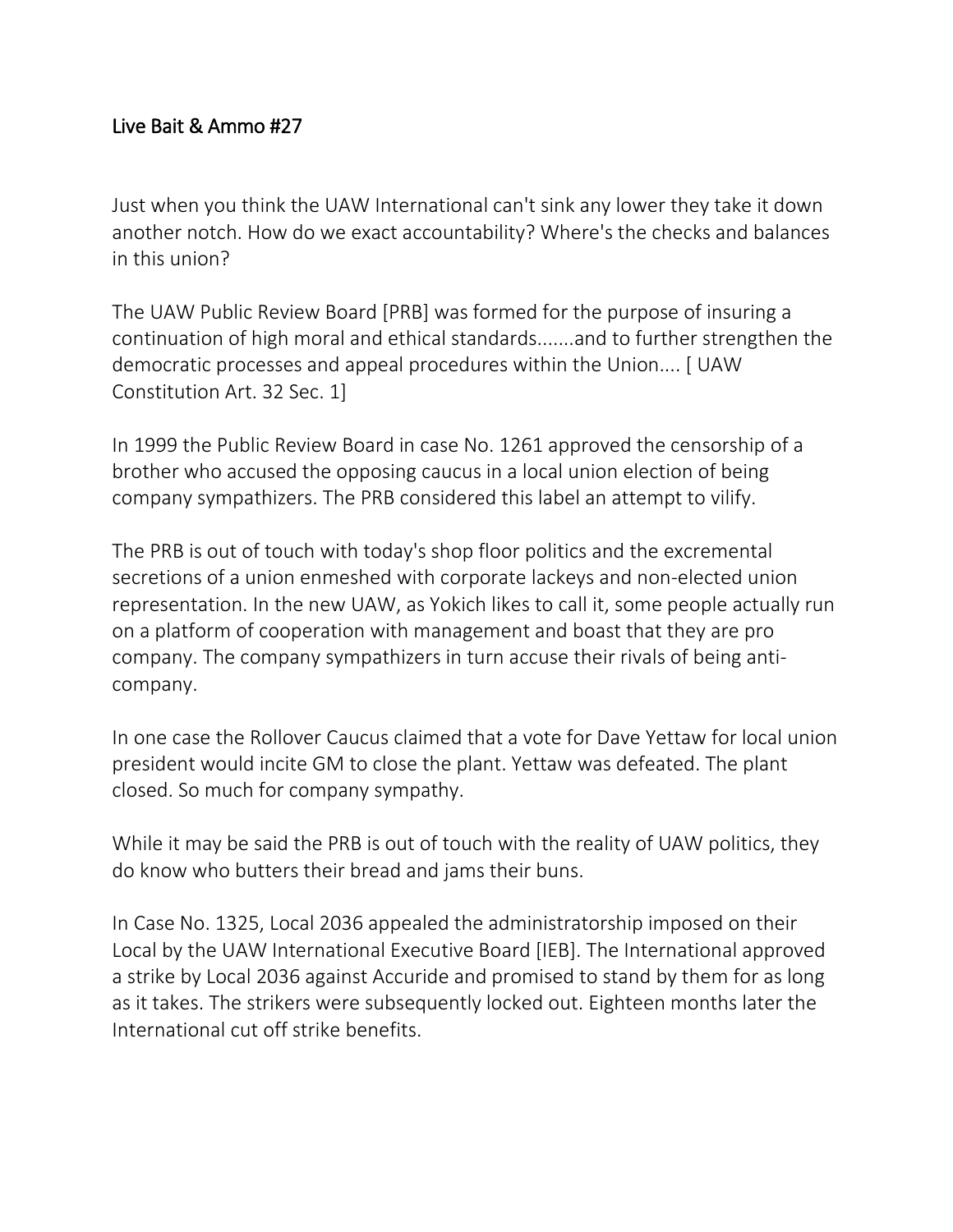In justification the IEB alleged that the local had failed or refused to perform its duties as a collective bargaining representative in a prudent or realistic way, awarding Accuride economic weapons to use against the membership, threatening economic failure, destruction of the Local, and decertification, and then, in a perverse fit of hypocrisy cited a need to restore democratic procedures, and otherwise enable the Local to adequately service its membership and meet its obligations. [IEB Minutes of the Show Cause Hearing 4/25/2000]

The distinguished professors of the PRB failed to see the irony. Whereas the International failed in its duties as a collective bargaining representative; whereas the International awarded Accuride economic weapons to use against the Local; whereas the International threatened members with financial ruin; whereas the International set the stage for decertification with deceit and betrayal; the preponderance of evidence shows the International demonstrated villainous, borderline criminal leadership.

The professors overlooked the devil in the details. Like adulterous lovers they ignored contradictions that might otherwise disrupt their sympathetic bliss.

The PRB conceded that the Local's conduct evidences neither corruption nor a threat to democratic procedures, but nonetheless decided in favor of the IEB because dispassionate heads may better be able to save what can be rescued from a frankly desperate situation. Desperate indeed. The choice to ratify a yellowdog contract or lose strike assistance amounted to extortion.

Too bad the dispassionate professor heads couldn't see the ruthless anti democratic IEB for what they are -- appointed International reps diametrically opposed to local union leaders elected directly by members. The professors likened the actions of the Local bargaining unit to suicide.

After the IEB cut off strike pay and medical insurance, members lost homes, cars, life savings; families were torn apart; one member did commit suicide. Too bad the PRB didn't exercise their high moral and ethical standards against the perps.

At the Show Cause Hearing in April 2000 President Yokich implied that the International would try to exert some leverage on Accuride off the record. One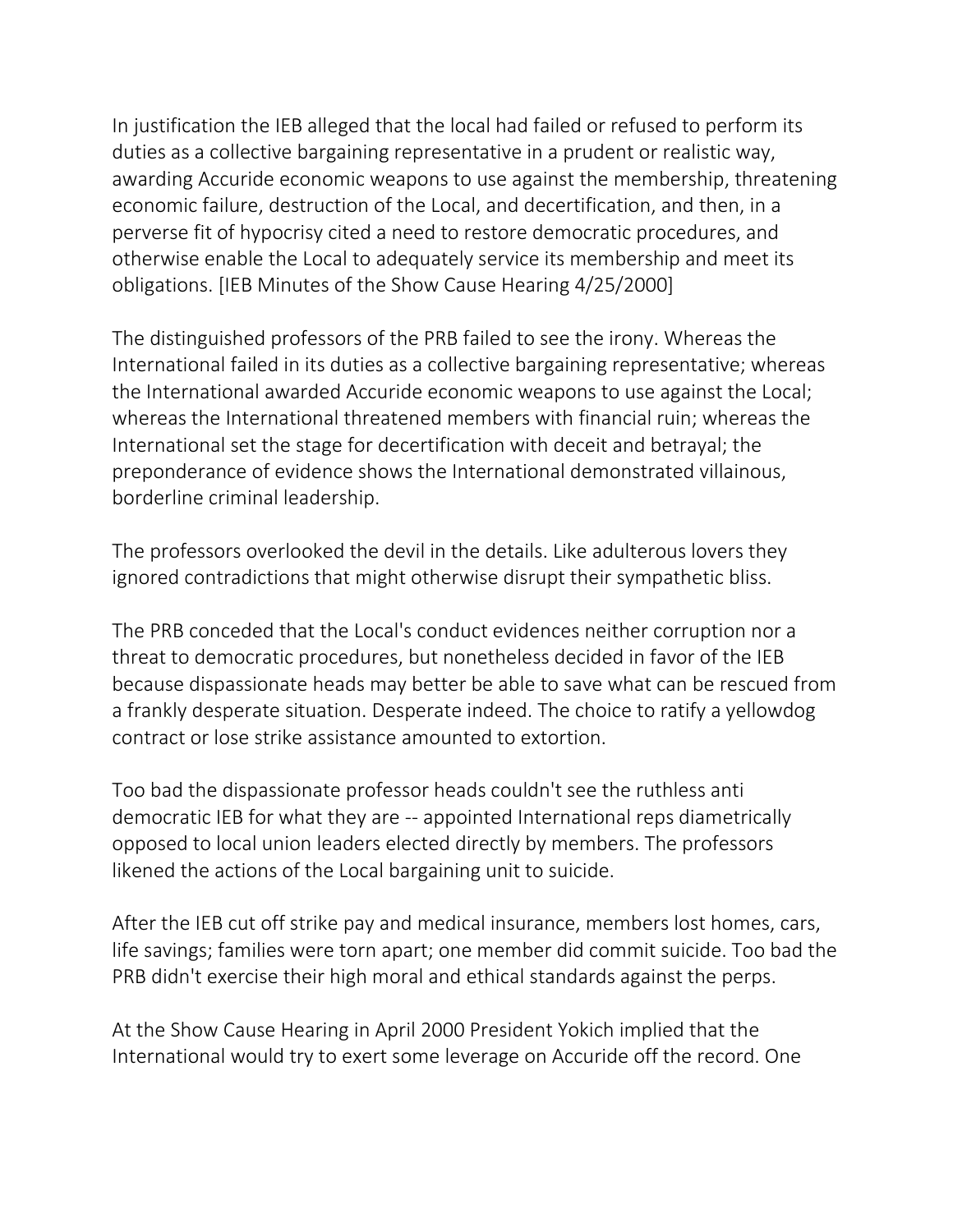year later the International insisted before the PRB, Genuine progress is being made.

Just the facts: the Local leadership presented a contract to the membership for ratification by secret ballot five times. From the beginning of the administratorship in May 2000 through October 2001, the International failed to negotiate even the hint of a tentative agreement.

The only thing the International achieved in that time frame is a manipulation of the Local's democratic process and the removal of Billy Robinson as Local Union president as per Accuride's off the record demand.

According to administrator Thurman, even the Company's attorney, who is associated with the fiercely anti-union Phelps Dodge Corporation, has told him that the Company still wants to get a contract. But the Local leadership was impeding this process... [ PRB case No. 1325 ]

In sympathy with a notoriously anti-union attorney Thurman contends that Accuride's insistence on an open shop is irrelevant. In his eyes the only impediment is the members of Local 2036 who continue to picket in defense of a contract that respects union rights.

Deprived of strike pay and medical benefits, Billy Robinson was forced into early retirement as the only means of securing income. According to the UAW Constitution a retired member can vote or run for non-bargaining local union positions.

The membership nominated Billy for president and he accepted. Then the International stepped in. The administrator, Terry Thurman, sent a special delivery letter to the Local dictating that only active members could vote or be nominated.

John Lyons, the chair of the election committee, told Thurman in that case they should redo the nominations. Thurman refused to facilitate a dignified resolution. John explained that the members would have nominated others for president if they knew Billy was not eligible. But Thurman had no interest in respecting members' rights or honoring the UAW Constitution.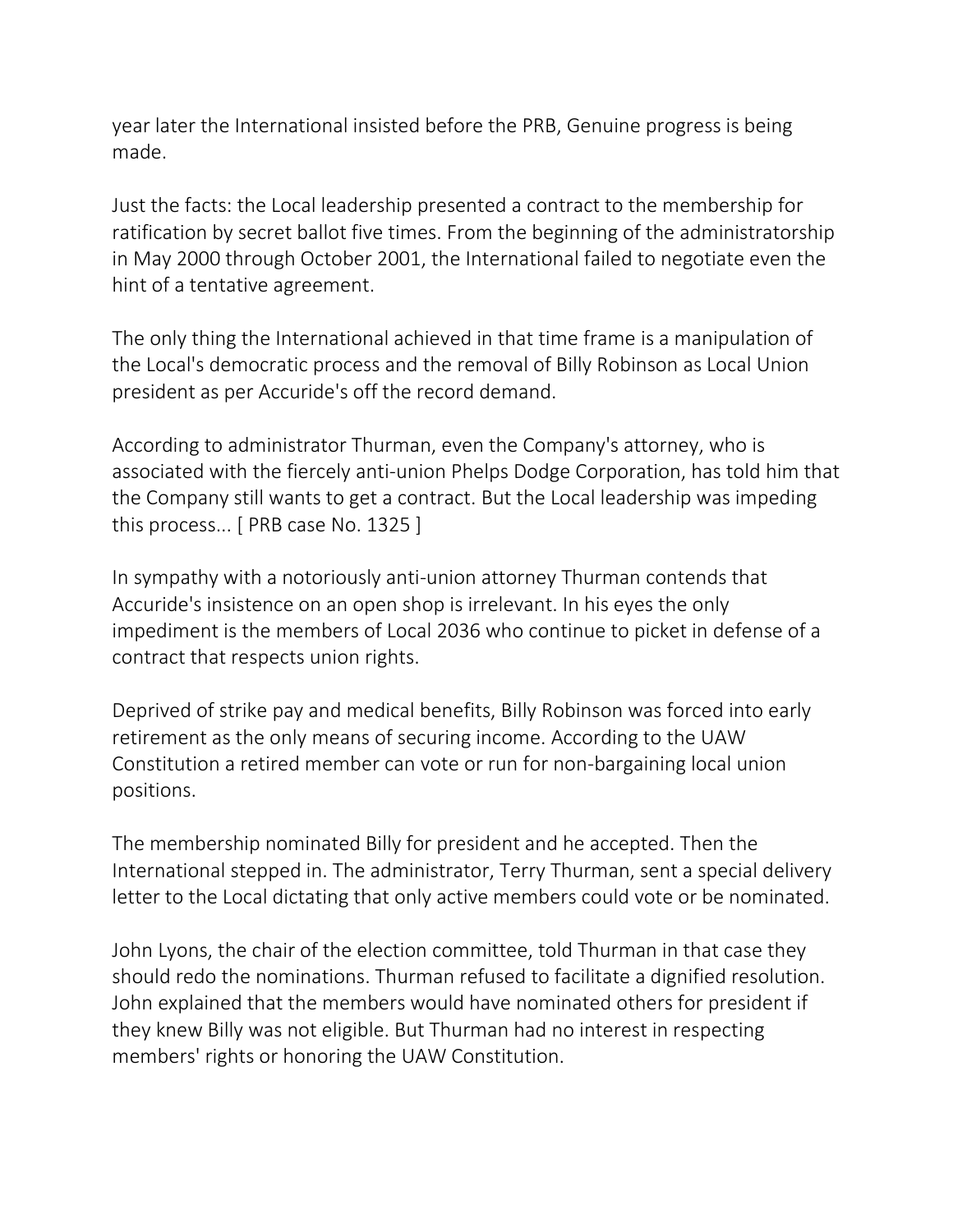Thurman insisted on taking control of the election. He demanded the Local use the ballots he designed and printed, and sent four International Reps to domineer the election. Members had no choice. There was only one candidate for president. (No criticism of current president, Bill Priest, intended. I only wish to illustrate the obstruction of the Local's democratic process by the International.)

174 members, a majority of eligible voters, signed a petition in protest of the election.

They cite the following facts:

1) members were not duly notified of the time of the election;

2) they were not informed that Billy Robinson's name would be removed from the ballot until two days before the election;

3) only members drawing strike benefits were allowed to vote, thus excluding some members in good standing who walk the picketline and are eligible for recall;

4) the presence of four International Reps created a hostile atmosphere. A dozen people wrote letters attesting they felt intimidated, feared the presence of the International Reps would mean trouble, perhaps violence, and decided to leave without voting.

The PRB accused Local 2036 leadership of being stubborn, self destructive, and irresponsible, and portrayed the efforts of the IEB as a last ditch effort to rescue Local 2036. What efforts has the IEB made?

Richard Ruppert, an assistant to Shoemaker answered my query: At the national level we continue to pressure General Motors and other car makers to do business with suppliers who respect their workers rights to organize and bargain collectively. Pleas for corporate sympathy appear to be the only strategy. Ah, but I vilify. Well, so be it.

The IEB had reinstated strike benefits after Local 2036 laundered their dirty treachery in the open air court of public opinion. After the bastardized election, the IEB cut the strike pay in half and on November 1, the International instructed the Local 2036 leadership to schedule a ratification vote on November 3. Local President, Bill Priest, protested that such short notice wasn't in compliance with Local By-Laws. The International didn't care.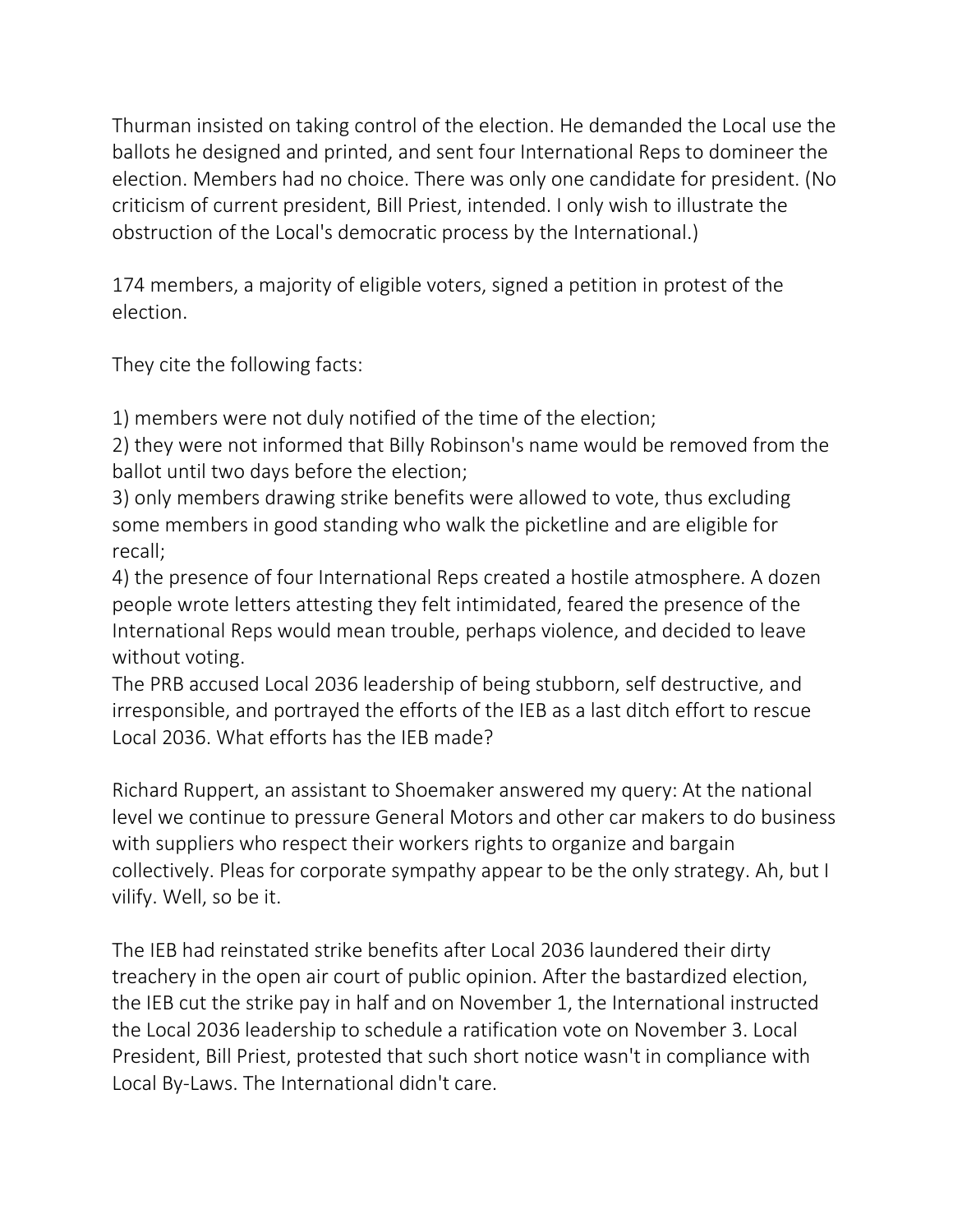The proposed agreement was no different than the previous company proposal they had rejected five times. Contrary to assertions made by the International to the Public Review Board, no progress had been made in negotiations with Accuride. The agreement would effectively institute the open shop and nullify seniority. Less than one fourth of eligible workers would be recalled.

Hold your sympathy, folks. The members of Local 2036 want plain truth and simple justice, not sop.

The contract was trounced by a resounding 97% margin. Not what the IEB wanted. The following week the IEB announced that all strike benefits would cease on January 15, 2002. Merry Christmas, Happy New Year, God Bless America, and Solidarity Forever.

After 17 months of posturing for corporate sympathy, the International admitted to officials of Local 2036, Ford and the other truck manufacturers could not make an impression on Accuride and we are tired of putting out money."

Thus UAW members will continue to mount scab wheels on trucks made in America.

President-select, Ron Gettlefinger, says Organizing is the top priority, but he doesn't have a clue how to go about it, other than asking the Big Three for help.

Bill Priest said the Local would hold one more ratification vote, and Thurman said if it wasn't ratified the IEB would pull their charter. I don't want to vilify, I want to piss on his grave.

Woody Guthrie once said, Some people rob you with a fountain pen. I say, sometimes villains wear union hats, jackals wear suits, scoundrels don flags, morons sport diplomas, and turncoats hide behind a sinister cloak of authority.

One small local in Henderson, Kentucky has been on the picket line for 45 months. They have faithfully maintained solidarity and stood their ground in a manner that should make all UAW members proud.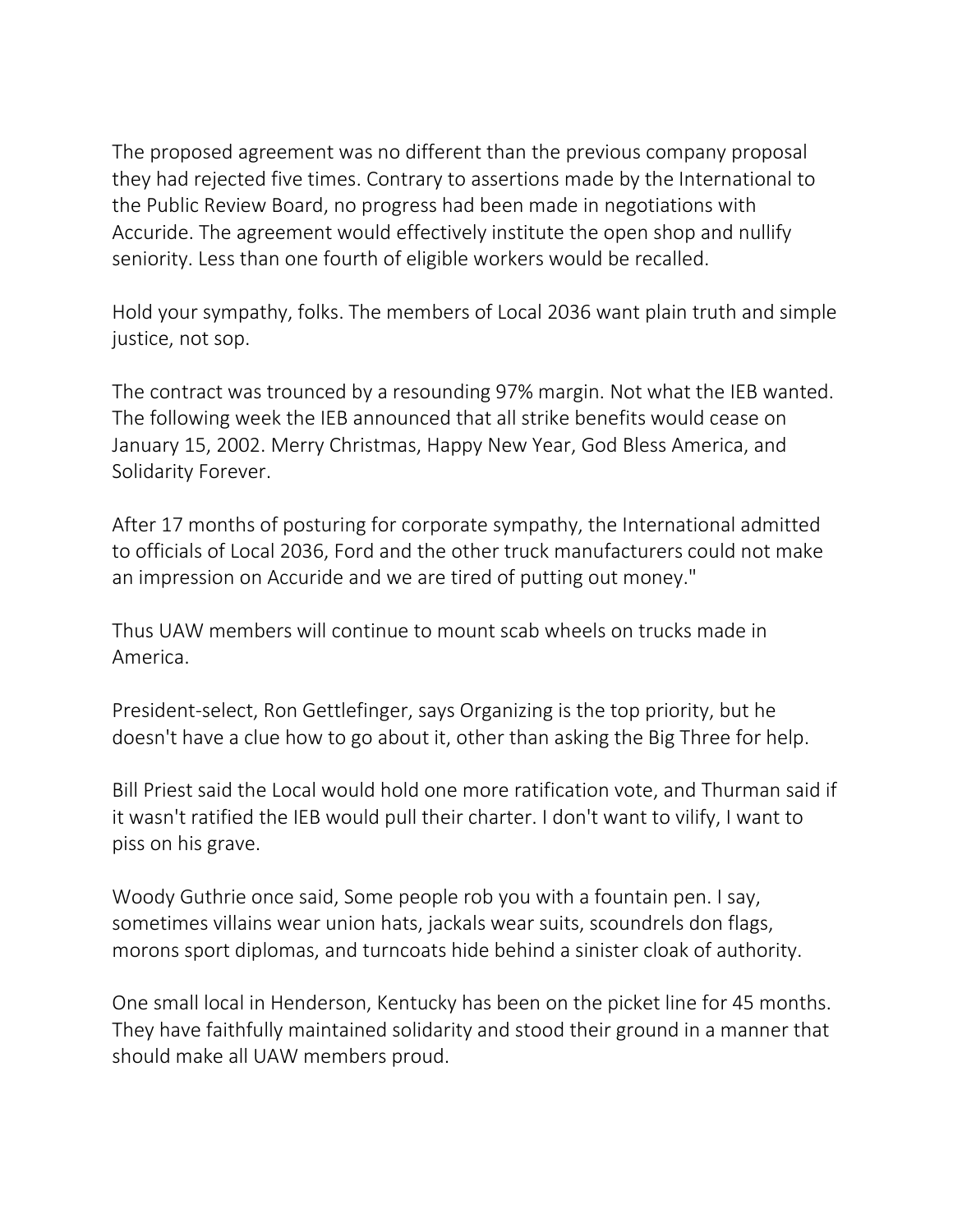For their valiant efforts and sacrifice, they have been attacked by robbers, villains, jackals, scoundrels, morons, scabs, and turncoats.

They are still standing strong. The standard of measure for integrity is not success or failure, it's the moral choice one makes in the face of insurmountable odds.

The members of Local 2036 have shown us all what solidarity, perseverance, and the courage of conviction means. Their struggle will be the standard of measure for a long time to come.

We haven't heard the last verse from Local 2036 but the refrain is as old as rebellion in America and when the whistle finally blows the sound will echo like a freight train barreling through the Cumberland Gap.

## UAW Local 2151

The following pledge was adapted from the Solidarity Committee at Ford/UAW Local 879 in St. Paul, Mn.

Mail signed copies to:

Henderson Workers Solidarity Fund, c/o Billy Robinson, PO Box 248 Sebree, Ky 42455

Solidarity Pledge

Auto companies exert enormous pressure on us to compete against each other in a dog eat dog contest that can only result in cutting our jobs and closing our plants.

We are at a crossroad. We feel urged to abandon Friendship, Solidarity, and Unionism, in order to compete with one another.

I reject this selfish, anti-union path, and choose instead to walk the walk with my Union Brothers and Sisters.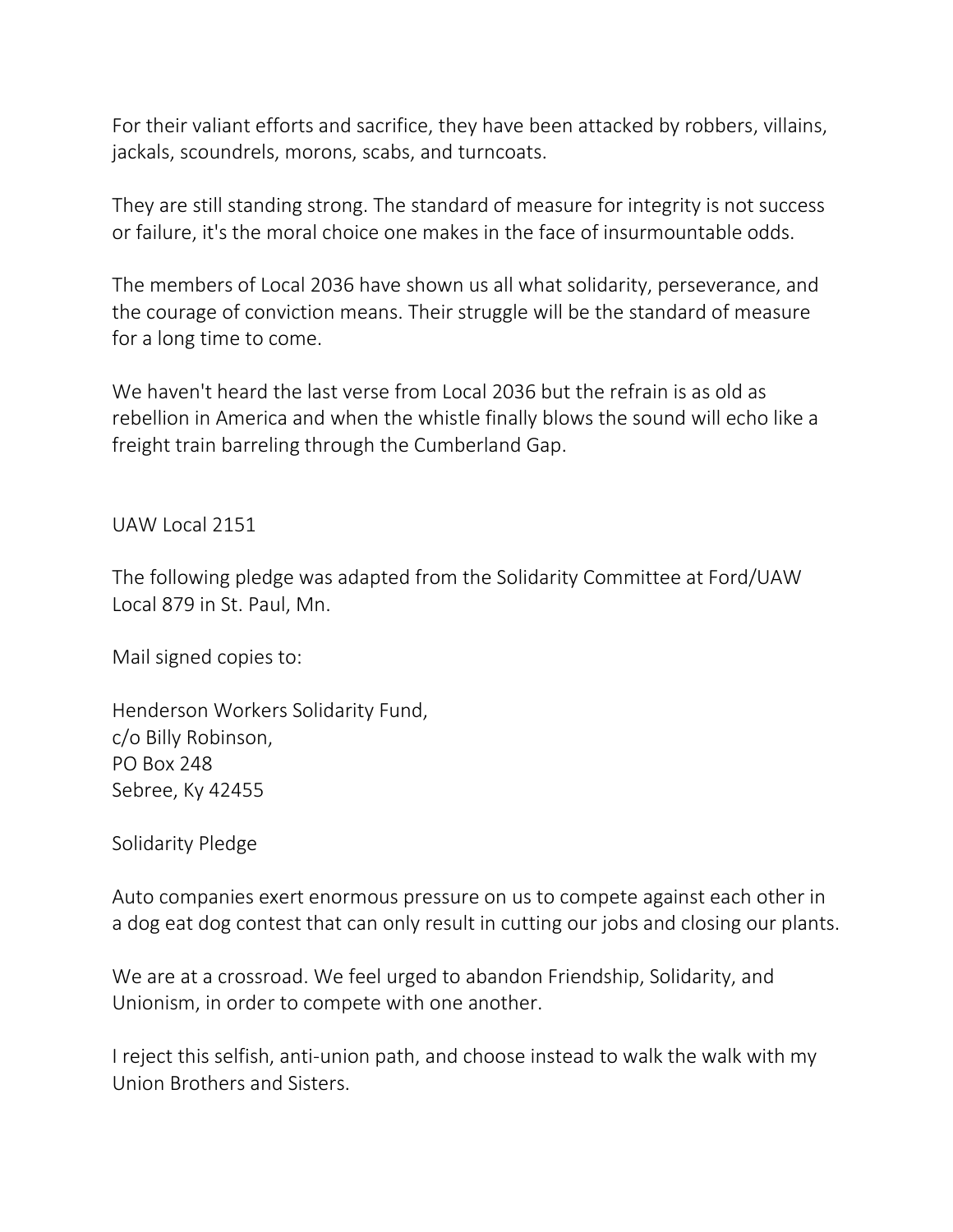I believe in the Union. I choose to stand shoulder to shoulder with my Union Brothers and Sisters everywhere.

I believe that if every autoworker supports every other autoworker, we can build a Solidarity Movement to protect every autoworker by fighting for each and every job.

I will support my coworkers every day on the job. That is what Solidarity is all about.

I will do whatever I can to extend Solidarity throughout our plant and between our plants to help keep every plant open. If plants should close or shifts be cut, I am willing to refuse to work voluntary overtime and to demand that all of us return to work when business picks up again.

To this end, I support the UAW's original demand to shorten our work week to 32 hours of work for 40 hours of pay.

I pledge my self to back the principled, democratic action of fellow workers everywhere to revive and extend Solidarity in every place we work, union and nonunion.

I refuse to aid and abet scab labor.

I will resist competition with my Union Brothers and Sisters.

I pledge my self to Solidarity in the memory of all the victims and heroes of labor struggles who came before me.

Name...........................................................................

| Local Union |  |
|-------------|--|
|-------------|--|

 $\left( 1\right)$   $\frac{1}{\left( 1\right) -1}$   $\frac{1}{\left( 1\right) -1}$   $\frac{1}{\left( 1\right) -1}$   $\frac{1}{\left( 1\right) -1}$   $\frac{1}{\left( 1\right) -1}$   $\frac{1}{\left( 1\right) -1}$   $\frac{1}{\left( 1\right) -1}$   $\frac{1}{\left( 1\right) -1}$   $\frac{1}{\left( 1\right) -1}$   $\frac{1}{\left( 1\right) -1}$   $\frac{1}{\left( 1\right) -1}$